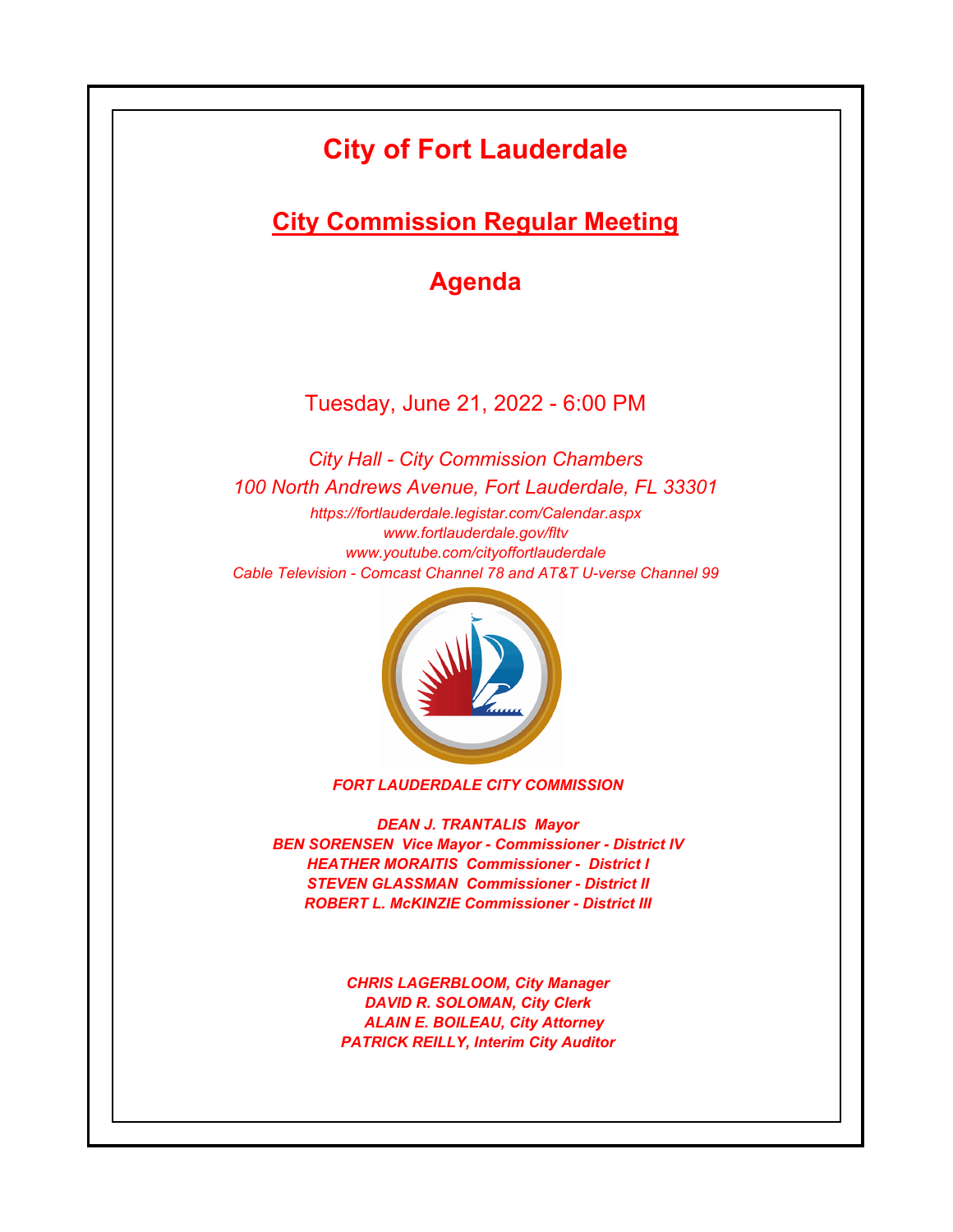# PUBLIC APPEARANCES BEFORE THE CITY COMMISSION:

If any person wishes to address the City Commission, the person shall sign up in the City Hall lobby. A member of the City Clerk's Office Staff will be there to assist. Speaker Cards are given to the Mayor. After being recognized by the Mayor, the speaker should approach the podium, identify the agenda item in question, indicate support, opposition, or neutrality on the agenda item, and then proceed to succinctly state the speaker's position or present information.

If an attorney, or any other person appears before the Commission in a representative capacity, the attorney, or other representative shall also sign up in the City Hall lobby. A member of the City Clerk's Office Staff will be there to assist. After being recognized by the Mayor, the speaker should approach the podium, identify the client(s) being represented, and identify the agenda item in question. The speaker shall then indicate the client's support, opposition, or neutrality on the agenda item and then proceed to succinctly state the client's position or present information on behalf of the client(s).

Pursuant to Section 3.13 of the Charter of the City of Fort Lauderdale, Florida, the Mayor shall maintain order at all meetings, and the Police Department, upon instructions of the Mayor, shall expel any person from the meeting who refuses to obey the order of the Mayor in relation to preserving order at the meetings. Any person who interrupts or disturbs a City Commission meeting, or who willfully enters or remains in a City Commission meeting having been warned by the Mayor to depart and who refuses to do so, may be subject to arrest.

AUXILIARY AIDS AND SERVICES: If you desire auxiliary aids or services or both to assist in viewing or hearing the City Commission meetings or reading the agenda and minutes for the meeting, please contact the City Clerk's Office at 954-828-5002 at a minimum of two days prior to the meeting and arrangements will be made to provide these services to you.

NOTICE TO MEMBERS OF THE PUBLIC: If a person decides to appeal any decision made by the board, agency, or commission with respect to any matter considered at such meeting or hearing, the person will need a record of the proceedings, and that, for such purpose, the person may need to ensure that a verbatim record of the proceedings is made, which record includes the testimony and evidence upon which the appeal is to be based.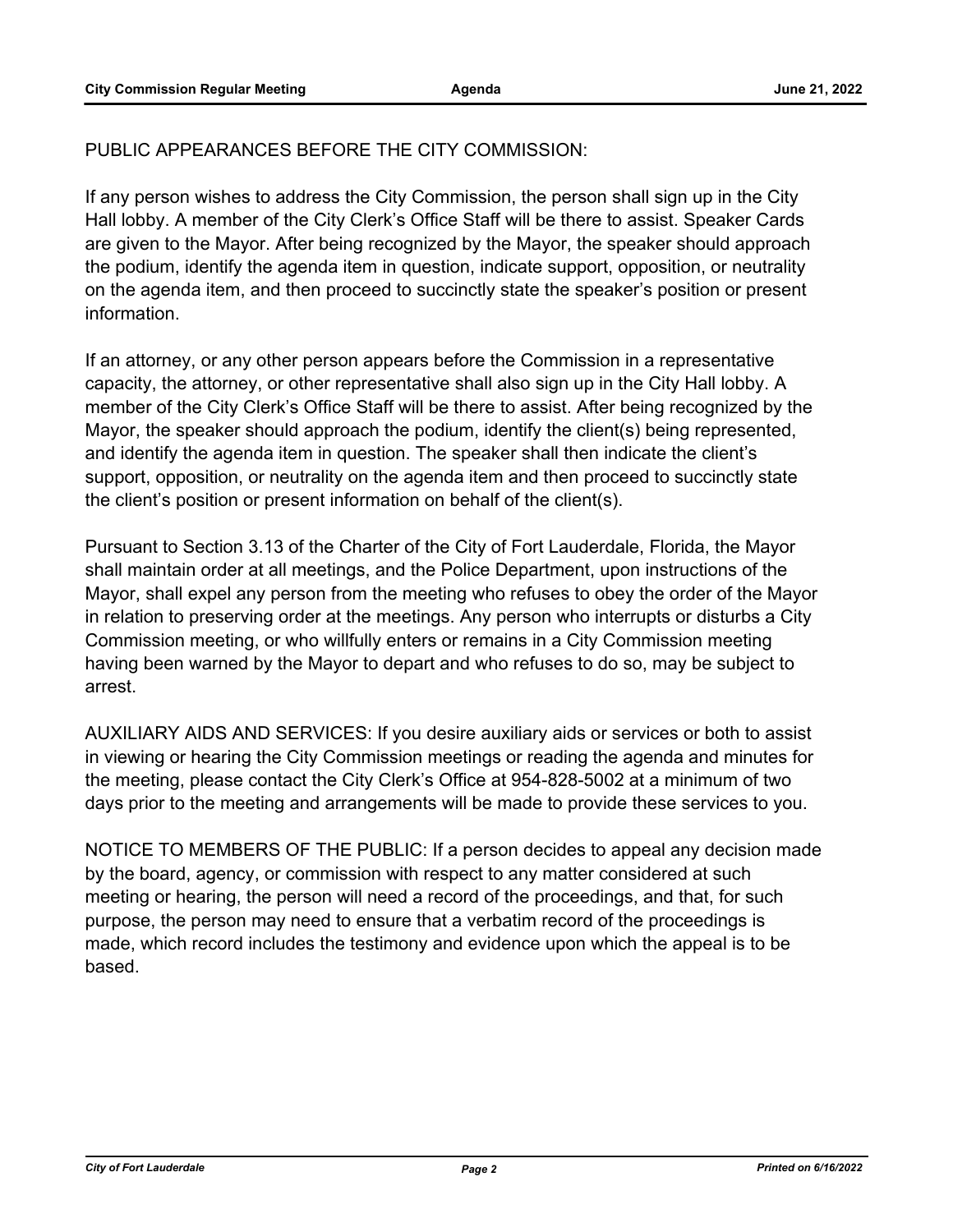### **Pledge of Allegiance**

#### **ROLL CALL**

# **Approval of MINUTES and Agenda**

[22-0598](http://fortlauderdale.legistar.com/gateway.aspx?m=l&id=/matter.aspx?key=16718) Minutes for March 15, 2022 Commission Conference Meeting and March 15, 2022 Commission Regular Meeting - (Commission Districts 1, 2, 3 and 4) [March 15, 2022 Commission Conference Meeting](http://FortLauderdale.legistar.com/gateway.aspx?M=F&ID=20a81668-72df-4b49-b647-076e3ee32a75.pdf) [March 15, 2022 Commission Regular Meeting](http://FortLauderdale.legistar.com/gateway.aspx?M=F&ID=c530e87e-094c-4dd0-b60c-c2d187ad51f0.pdf) *Attachments:*

#### **PRESENTATIONS**

- **PRES-1** [22-0573](http://fortlauderdale.legistar.com/gateway.aspx?m=l&id=/matter.aspx?key=16693) Commissioner Moraitis to present District I Community Appearance Board "WOW" Award
- **PRES-2** [22-0601](http://fortlauderdale.legistar.com/gateway.aspx?m=l&id=/matter.aspx?key=16721) KAPOW 2022 Partner Award presented by John Casbarro, President of "Learning for Success, Inc."

#### **CONSENT AGENDA PUBLIC COMMENT**

#### **CONSENT AGENDA**

*Those matters included under the Consent Agenda are self-explanatory and are not expected to require review or discussion. Items will be enacted by one motion on which members of the public will be given three (3) minutes to speak prior to its approval. An item may be removed from the Consent Agenda and considered separately if discussion is desired by any City Commissioner or charter officer.*

#### **CONSENT MOTION**

**CM-1** [22-0565](http://fortlauderdale.legistar.com/gateway.aspx?m=l&id=/matter.aspx?key=16685) Motion Approving an Event Agreement for Fort Lauderdale Concours - (Commission District 2)

> [Commission Agenda Memo 22-0565](http://FortLauderdale.legistar.com/gateway.aspx?M=F&ID=086ed676-dccf-4bd7-ab89-88b951c39b7f.docx) *Attachments:*

> > [Exhibit 1 – Fort Lauderdale Concours Application](http://FortLauderdale.legistar.com/gateway.aspx?M=F&ID=2fc60cb4-9364-4c79-ba37-876bf09012d8.pdf)

[Exhibit 1a – Fort Lauderdale Concours Site Plan](http://FortLauderdale.legistar.com/gateway.aspx?M=F&ID=360bdcb1-9d16-4fe3-b712-bf4c40e35247.pdf)

[Exhibit 1b – Fort Lauderdale Concours Agreement](http://FortLauderdale.legistar.com/gateway.aspx?M=F&ID=156576f9-1285-4386-9ce6-515fa7c6b950.pdf)

[Exhibit 2 – FLIBS Same Date Acknowledgment](http://FortLauderdale.legistar.com/gateway.aspx?M=F&ID=0d481f66-cebf-49f7-bdbf-351479eaa19a.pdf)

[Exhibit 3 – October 2022 Special Event Calendar](http://FortLauderdale.legistar.com/gateway.aspx?M=F&ID=2716cbd7-a982-49ba-bdc4-1ffdcacea516.pdf)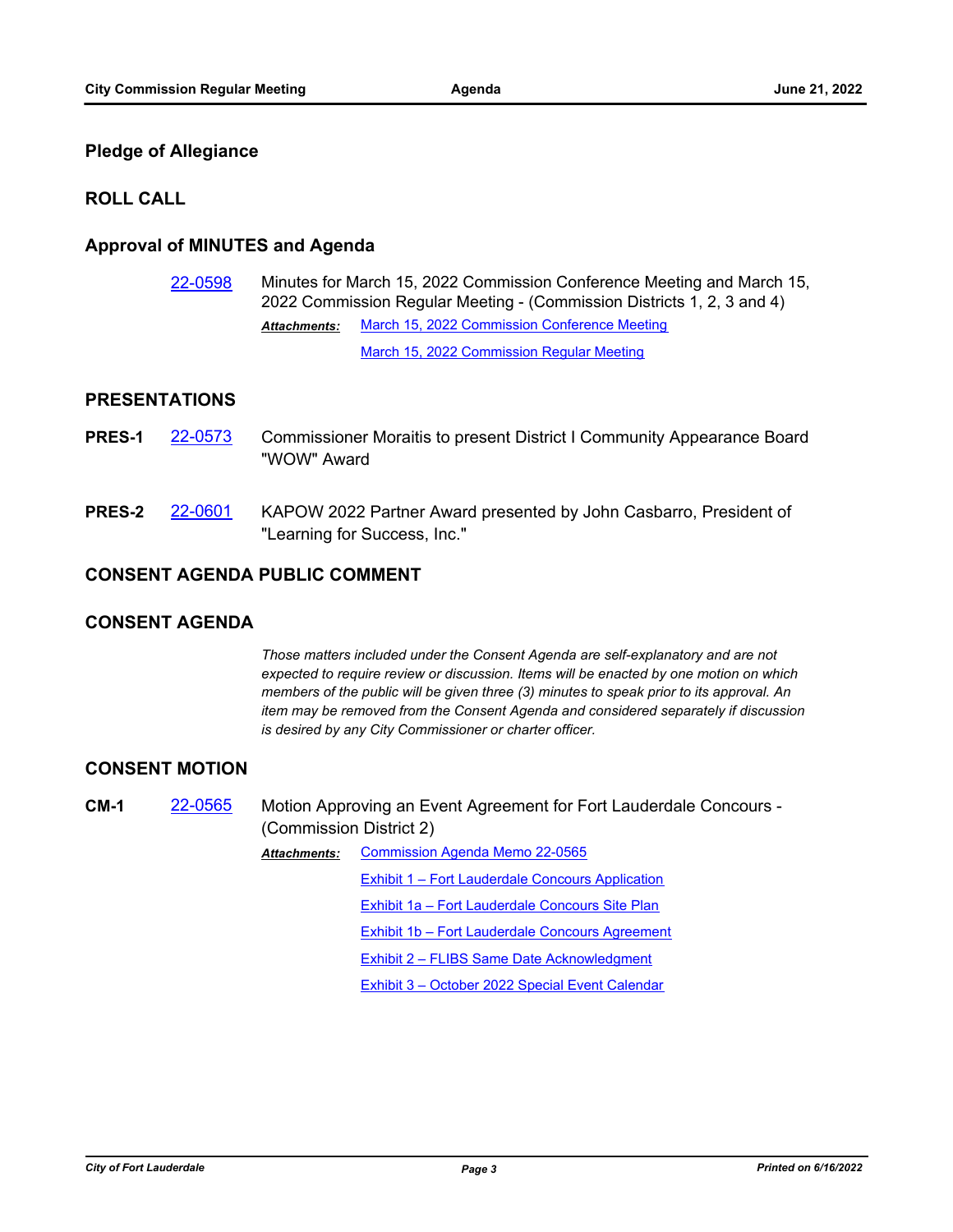| $CM-2$ | 22-0533 |                     | Motion Approving an Event Agreement and Related Road Closure for the<br>Back To School Event - (Commission District 3)                                                                                                                                                                                                                                                                                                                                                                                                                       |
|--------|---------|---------------------|----------------------------------------------------------------------------------------------------------------------------------------------------------------------------------------------------------------------------------------------------------------------------------------------------------------------------------------------------------------------------------------------------------------------------------------------------------------------------------------------------------------------------------------------|
|        |         | <b>Attachments:</b> | <b>Commission Agenda Memo 22-0533</b>                                                                                                                                                                                                                                                                                                                                                                                                                                                                                                        |
|        |         |                     | <b>Exhibit 1 - Back To School Event Application</b>                                                                                                                                                                                                                                                                                                                                                                                                                                                                                          |
|        |         |                     | Exhibit 1a - Back To School Event Site Plan                                                                                                                                                                                                                                                                                                                                                                                                                                                                                                  |
|        |         |                     | <b>Exhibit 1b - Back To School Event Agreement</b>                                                                                                                                                                                                                                                                                                                                                                                                                                                                                           |
|        |         |                     | <b>Exhibit 2 - August 2022 Special Event Calendar</b>                                                                                                                                                                                                                                                                                                                                                                                                                                                                                        |
| $CM-3$ | 22-0362 | Attachments:        | Motion Accepting a Grant from Broward County for Broward Coastal Dune<br>Restoration - \$5,000 - (Commission Districts 1, 2 and 4)<br><b>Commission Agenda Memo 22-0362</b><br><b>Exhibit 1 - Grant Pre-Application Form</b><br><b>Exhibit 2 - Coastal Dune Restoration Grant Agreement</b>                                                                                                                                                                                                                                                  |
| $CM-4$ | 22-0427 | Attachments:        | Motion Approving and Authorizing the Execution of: 1) A Revocable<br>License Agreement between Chief Real Estate LLC, Broward County and<br>the City of Fort Lauderdale for the Installation and Maintenance of<br>Improvements on SE 3rd Avenue in Association with the "SoFlo Rehab<br>Office" Project Located at 224 SE 9th Street; and 2) An Agreement<br>Ancillary to Revocable License Agreement, Between Chief Real Estate<br>LLC and the City of Fort Lauderdale - (Commission District 4)<br><b>Commission Agenda Memo #22-0427</b> |
|        |         |                     | <b>Exhibit 1 - Location Map</b>                                                                                                                                                                                                                                                                                                                                                                                                                                                                                                              |
|        |         |                     | <b>Exhibit 2 - License Area</b>                                                                                                                                                                                                                                                                                                                                                                                                                                                                                                              |
|        |         |                     | <b>Exhibit 3 - Tri-Party RLA</b>                                                                                                                                                                                                                                                                                                                                                                                                                                                                                                             |
|        |         |                     |                                                                                                                                                                                                                                                                                                                                                                                                                                                                                                                                              |
| $CM-5$ | 22-0524 | Attachments:        | <b>Exhibit 4 - AARLA</b><br>Motion Approving the Execution of an Agreement with the Florida<br>Department of Transportation for the Operations, and Maintenance of an<br>Intelligent Transportation System (ITS), known as Bluetooth/BlueToad<br>Devices - (Commission District 4)<br><b>Commission Agenda Memo 22-0524</b>                                                                                                                                                                                                                  |
|        |         |                     | <b>Exhibit 1 - Agreement</b>                                                                                                                                                                                                                                                                                                                                                                                                                                                                                                                 |
|        |         |                     | <b>Exhibit 2 - Location Map</b>                                                                                                                                                                                                                                                                                                                                                                                                                                                                                                              |
| CM-6   | 22-0563 | <b>Attachments:</b> | Motion Authorizing the Addition of One Classification (Fire Logistics<br>Supervisor) to the Federation of Public Employees Collective Bargaining<br>Agreement - (Commission Districts 1, 2, 3 and 4)<br><b>Commission Agenda Memo 22-0563</b>                                                                                                                                                                                                                                                                                                |

# **CONSENT RESOLUTION**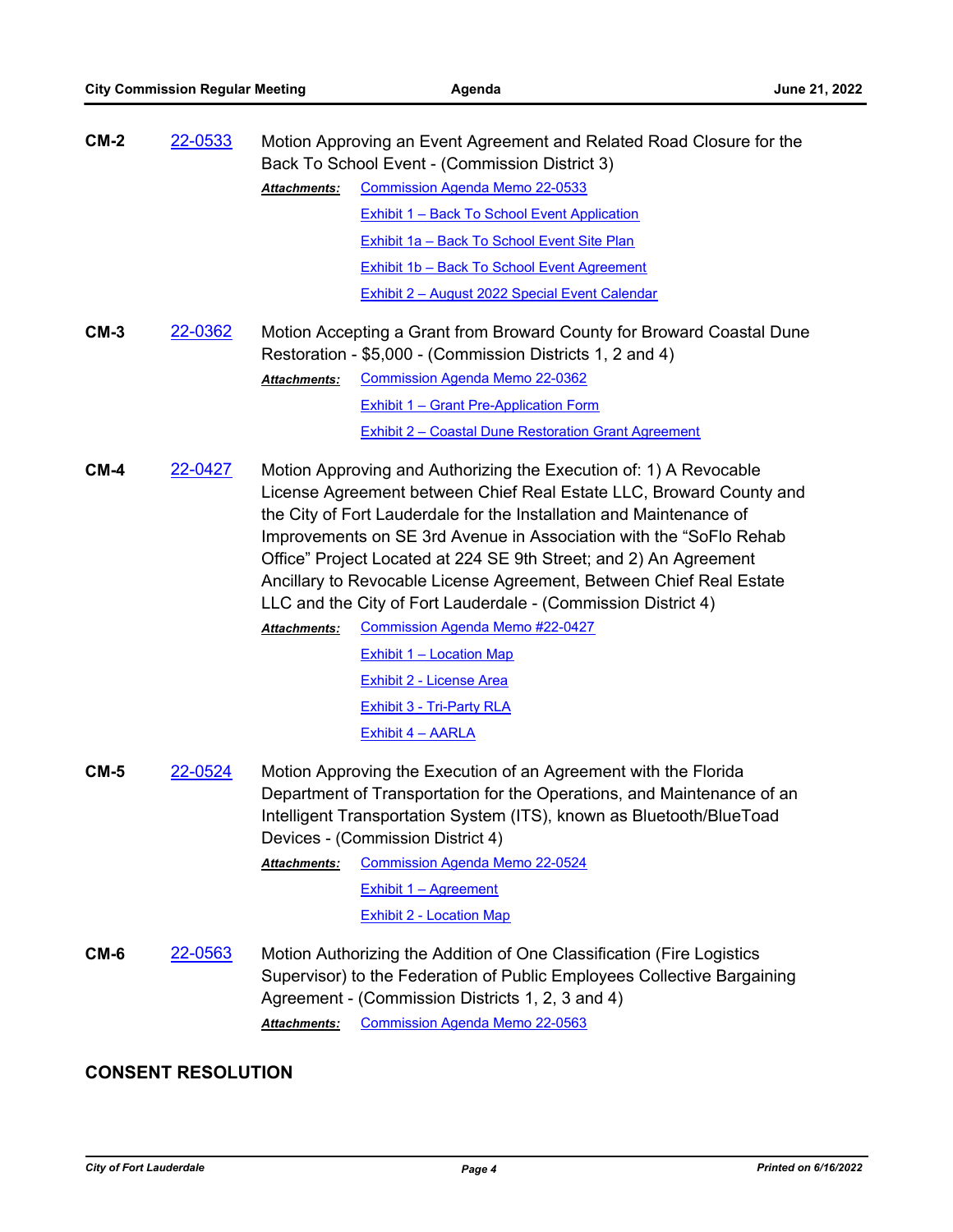| <b>CR-1</b> | 22-0509 |                              | Resolution Approving the Submittal of a Grant Application for \$500,000 to<br>the Florida Department of State, Division of Cultural Affairs - Cultural<br>Facilities Grant to Aid in the Development of J. C. Carter Park Community<br>Center - (Commission District 3)                                                                                               |
|-------------|---------|------------------------------|-----------------------------------------------------------------------------------------------------------------------------------------------------------------------------------------------------------------------------------------------------------------------------------------------------------------------------------------------------------------------|
|             |         | Attachments:                 | <b>Commission Agenda Memo 22-0509</b>                                                                                                                                                                                                                                                                                                                                 |
|             |         |                              | <b>Exhibit 1 - Approved Grant Pre-application Form</b>                                                                                                                                                                                                                                                                                                                |
|             |         |                              | <b>Exhibit 2 - Resolution</b>                                                                                                                                                                                                                                                                                                                                         |
| <b>CR-2</b> | 22-0512 | Districts $1, 2, 3$ and $4)$ | Resolution Approving an Agreement between the City of Fort Lauderdale<br>and Taskforce Fore Ending Homelessness, Inc., for the Fort Lauderdale<br>Housing Navigation Program in the amount of \$109,065 - (Commission                                                                                                                                                 |
|             |         | Attachments:                 | <b>Commission Agenda Memo #22-0512</b>                                                                                                                                                                                                                                                                                                                                |
|             |         |                              | <b>Exhibit 1 - Taskforce Fore Ending Homelessness Agreement</b>                                                                                                                                                                                                                                                                                                       |
|             |         |                              | <b>Exhibit 2 - Resolution</b>                                                                                                                                                                                                                                                                                                                                         |
| $CR-3$      | 22-0538 | <b>Attachments:</b>          | Resolution Consenting to a Performance Extension for One Year for the<br>Qualified Target Industry Business Tax Refund Program for CHG<br>Intermediate Holdings, Inc. - (Commission Districts 1, 2, 3 and 4)<br><b>Commission Agenda Memo 22-0538</b><br><b>Exhibit 1 - CHG Intermediate Holdings FL QTI COVID Extension Request</b><br><b>Exhibit 2 - Resolution</b> |
| $CR-4$      | 22-0602 |                              | Resolution Authorizing the City Manager to Enter into a City of Fort<br>Lauderdale FY 2022 Not for Profit Contribution Agreement with Venetian<br>Arts Society, Inc. - \$5,000 - (Commission Districts 1, 2, 3 and 4)                                                                                                                                                 |
|             |         | Attachments:                 | <b>Commission Agenda Memo 22-0602</b>                                                                                                                                                                                                                                                                                                                                 |
|             |         |                              | <b>Exhibit 1 - Resolution</b>                                                                                                                                                                                                                                                                                                                                         |
| <b>CR-5</b> | 22-0620 |                              | Resolution Supporting the Florida Legislature's Honorary Designation of<br>State Road A1A between the Northern Terminus and Southern Terminus of<br>Galt Ocean Drive as "Pio Ieraci Memorial Drive" - (Commission District 1)                                                                                                                                         |
|             |         | <b>Attachments:</b>          | <b>Commission Agenda Memo 22-0620</b>                                                                                                                                                                                                                                                                                                                                 |
|             |         |                              | Exhibit 1 - Senate Bill 160                                                                                                                                                                                                                                                                                                                                           |
|             |         |                              | Exhibit 2 - Florida Statute 334.071                                                                                                                                                                                                                                                                                                                                   |
|             |         |                              | <b>Exhibit 3 - Location Map</b>                                                                                                                                                                                                                                                                                                                                       |
|             |         |                              | <b>Exhibit 4 - Resolution</b>                                                                                                                                                                                                                                                                                                                                         |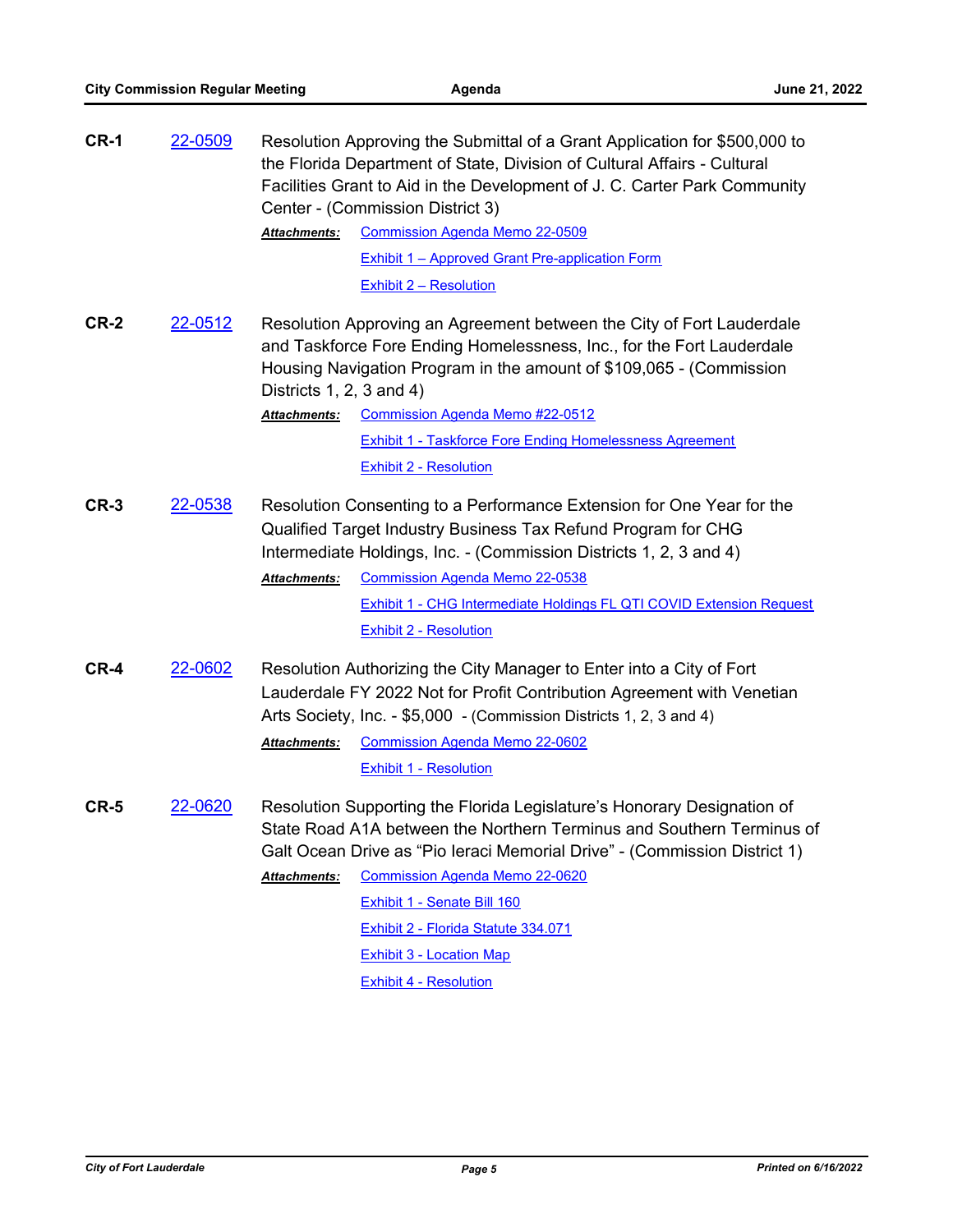| CR-6 | 22-0623 | Districts 1, 2, 3 and 4) | Resolution Appointing Greg B. Chavarria as City Manager - (Commission |
|------|---------|--------------------------|-----------------------------------------------------------------------|
|      |         | <b>Attachments:</b>      | <b>Commission Agenda Memo 22-0623</b>                                 |
|      |         |                          | <b>Exhibit 1 - Employment Contract</b>                                |
|      |         |                          | Exhibit 2 - Resolution                                                |

# **CONSENT PURCHASE**

| <b>CP-1</b> | 22-0247 |                                     | Motion Approving Agreements with Ardurra Group Inc., Singhofen &<br>Associates, Inc. and Nova Consulting, Inc. and Funding for the Consultants'<br>Competitive Negotiation Act (CCNA) Professional Services Library - 4.0<br>Environmental Engineering - Continuing Services Contract - \$250,000<br>(estimated 3-year total) - (Commission Districts 1, 2, 3 and 4) |
|-------------|---------|-------------------------------------|----------------------------------------------------------------------------------------------------------------------------------------------------------------------------------------------------------------------------------------------------------------------------------------------------------------------------------------------------------------------|
|             |         | <b>Attachments:</b>                 | Commission Agenda Memo #22-0247                                                                                                                                                                                                                                                                                                                                      |
|             |         |                                     | Exhibit 1 - Ardurra Group, Inc. Agreement                                                                                                                                                                                                                                                                                                                            |
|             |         |                                     | <b>Exhibit 2 - Nova Consulting, Inc. Agreement</b>                                                                                                                                                                                                                                                                                                                   |
|             |         |                                     | Exhibit 3 - Singhofen & Associates Agreement                                                                                                                                                                                                                                                                                                                         |
| $CP-2$      | 22-0420 | $3$ and $4)$<br><b>Attachments:</b> | Motion Approving Task Order No. 3 for George T. Lohmeyer Wastewater<br>Treatment Plant Capacity Analysis Report and Renewal/Replacement<br>Report Updates - CDM Smith, Inc. - \$34,875 - (Commission Districts 1, 2,<br><b>Commission Agenda Memo #22-0420</b>                                                                                                       |
|             |         |                                     | Exhibit 1 - CDM Smith Task Order No. 3                                                                                                                                                                                                                                                                                                                               |
| $CP-3$      | 22-0467 | Districts $1, 2, 3$ and $4)$        | Motion Approving Additional Funds for Directional Underground Boring<br>Services - Southern Underground Industries, Inc. - \$48,000 - (Commission                                                                                                                                                                                                                    |
|             |         | <b>Attachments:</b>                 | <b>Commission Agenda Memo #22-0467</b>                                                                                                                                                                                                                                                                                                                               |
|             |         |                                     | <b>Exhibit 1 - Solicitation</b>                                                                                                                                                                                                                                                                                                                                      |
|             |         |                                     | <b>Exhibit 2 - Executed Agreement</b>                                                                                                                                                                                                                                                                                                                                |
| $CP-4$      | 22-0480 |                                     | Motion Rejecting All Bids for Cordova Road & SE 15th Street Intersection<br>Improvements Bid No. 12638-923 - (Commission District 4)                                                                                                                                                                                                                                 |

*Attachments:* [Commission Agenda Memo #22-0480](http://FortLauderdale.legistar.com/gateway.aspx?M=F&ID=d7261801-6c82-4ecf-a6f9-3bdd9fed78b7.docx)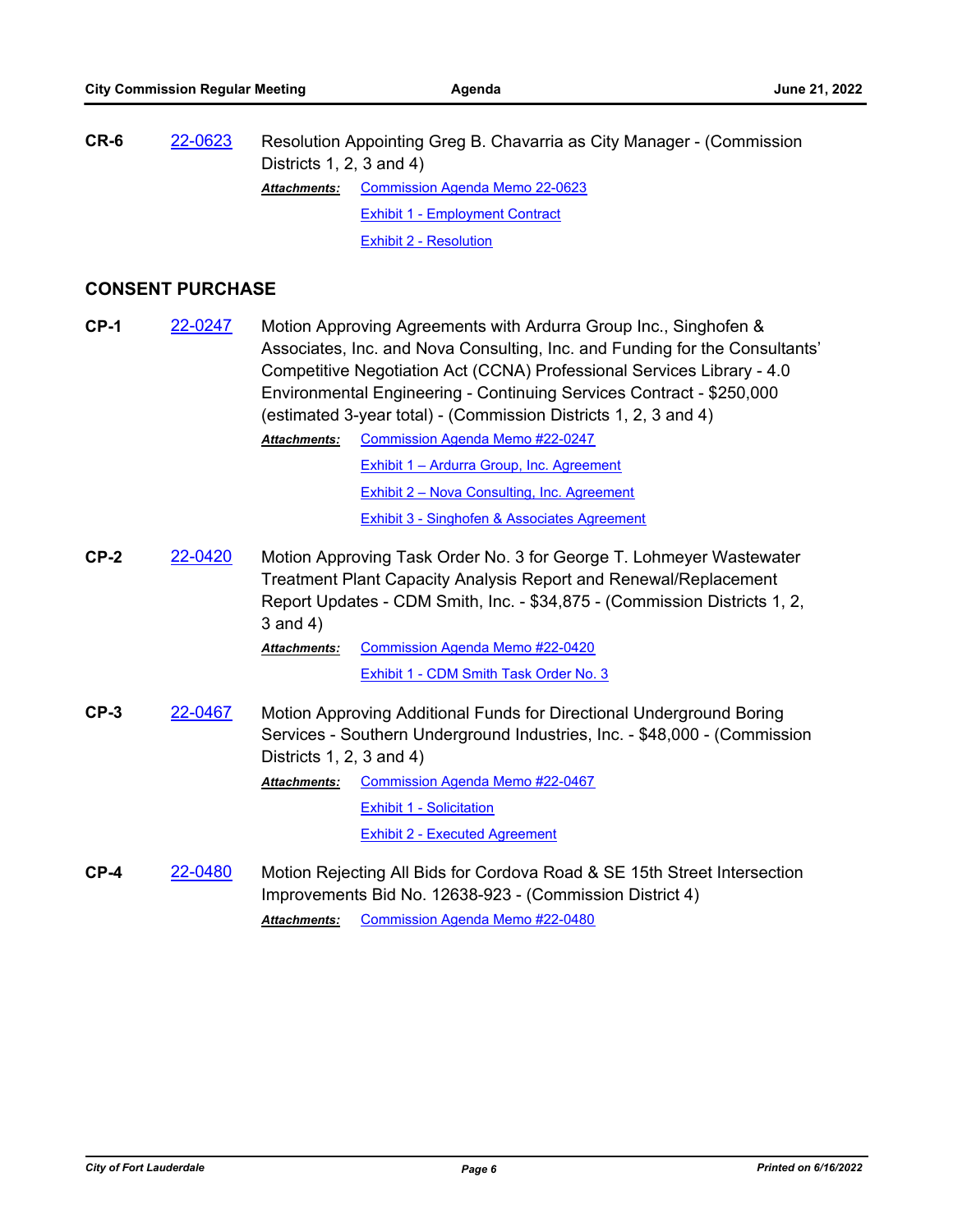|                | 22-0499 |                              | Motion Approving Agreement for External Audit Services - RSM US LLP -<br>\$1,040,000 (five-year total) - (Commission Districts 1, 2, 3 and 4)                                    |
|----------------|---------|------------------------------|----------------------------------------------------------------------------------------------------------------------------------------------------------------------------------|
|                |         | <b>Attachments:</b>          | <b>Commission Agenda Memo #22-0499</b>                                                                                                                                           |
|                |         |                              | <b>Exhibit 1 - Solicitation</b>                                                                                                                                                  |
|                |         |                              | Exhibit 2 - Vendor Response                                                                                                                                                      |
|                |         |                              | <b>Exhibit 3 - Final Ranking</b>                                                                                                                                                 |
|                |         |                              | <b>Exhibit 4 - Bid Tabulation</b>                                                                                                                                                |
|                |         |                              | <b>Exhibit 5 - Agreement and Arrangement Letter</b>                                                                                                                              |
|                |         |                              |                                                                                                                                                                                  |
| $CP-6$         | 22-0501 |                              | Motion Approving the Piggyback Agreement for Management Services,                                                                                                                |
|                |         | Districts $1, 2, 3$ and $4)$ | False Alarm - PMAM Corporation - \$150,000 annually - (Commission                                                                                                                |
|                |         | <b>Attachments:</b>          | Commission Agenda Memo #22-0501                                                                                                                                                  |
|                |         |                              | Exhibit 1 – City of St. Petersburg Solicitation No. 7341 and Vendor Response, M                                                                                                  |
|                |         |                              | <b>Exhibit 2 – City of St. Petersburg Agreement</b>                                                                                                                              |
|                |         |                              | Exhibit 3 - City of Fort Lauderdale Agreement                                                                                                                                    |
|                |         |                              |                                                                                                                                                                                  |
| <b>MOTIONS</b> |         |                              |                                                                                                                                                                                  |
|                |         | motion item if so desired.   | Those matters included under the Motions category differ from the Consent Agenda in<br>that items will be voted on individually. In addition, presentations will be made on each |
|                |         |                              |                                                                                                                                                                                  |
|                |         |                              |                                                                                                                                                                                  |
| $M-1$          | 22-0534 |                              | Motion Approving an Event Agreement and Extended Road Closure<br>Beyond 10:00am on the Barrier Island for the Chanukah Fair on Las Olas -                                        |
|                |         | (Commission District 2)      |                                                                                                                                                                                  |
|                |         | Attachments:                 | <b>Commission Agenda Memo 22-0534</b>                                                                                                                                            |
|                |         |                              | <b>Exhibit 1 - Commission Memo 19-076</b>                                                                                                                                        |
|                |         |                              | Exhibit 2 - Chanukah Fair on Las Olas Application                                                                                                                                |
|                |         |                              | <b>Exhibit 2a - Chanukah Fair on Las Olas Site Plan</b>                                                                                                                          |
|                |         |                              | Exhibit 2b - Chanukah Fair on Las Olas Agreement                                                                                                                                 |
|                |         |                              | Exhibit 3 - December 2022 Special Event Calendar                                                                                                                                 |
|                |         |                              |                                                                                                                                                                                  |
| $M-2$          | 22-0535 |                              | Motion Approving an Event Agreement and Request for Music Exemption                                                                                                              |
|                |         | Attachments:                 | for 11th Annual Brazilian Festival - (Commission District 4)<br><b>Commission Agenda Memo 22-0535</b>                                                                            |
|                |         |                              | Exhibit 1 - Commission Memo 19-076                                                                                                                                               |
|                |         |                              | Exhibit 2 - 11th Annual Brazilian Festival Application                                                                                                                           |
|                |         |                              | Exhibit 2a - 11th Annual Brazilian Festival Site Plan                                                                                                                            |
|                |         |                              | Exhibit 2b - 11th Annual Brazilian Festival Agreement                                                                                                                            |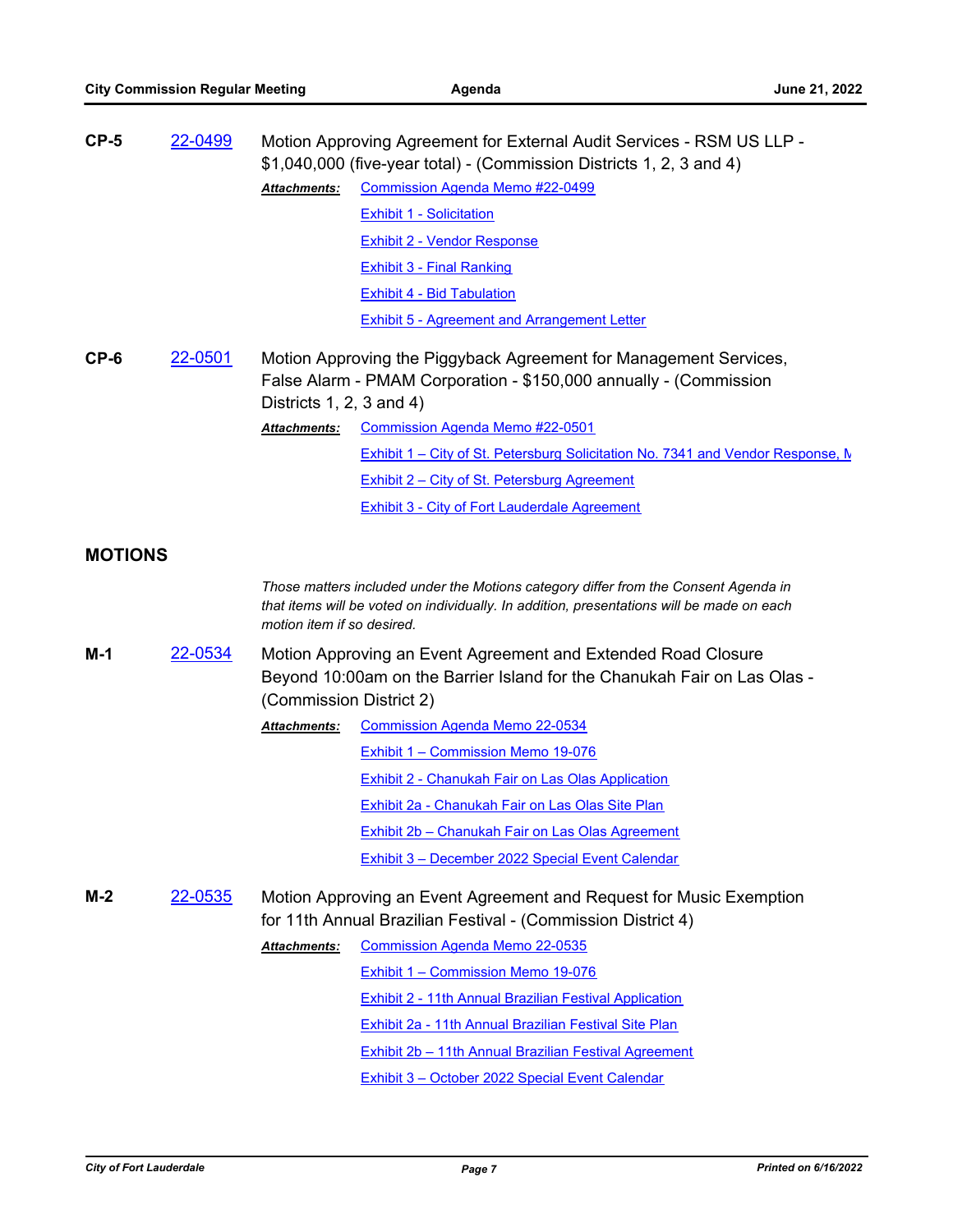#### **RESOLUTIONS**

- **R-1** [22-0590](http://fortlauderdale.legistar.com/gateway.aspx?m=l&id=/matter.aspx?key=16710) Appointment of Board and Committee Members (Commission Districts 1, 2, 3 and 4) *Attachments:* [Resolution for Appointment 6.21.2022](http://FortLauderdale.legistar.com/gateway.aspx?M=F&ID=08dfdfcc-bc94-4215-a4f5-add22033ca83.pdf)
- **R-2** [22-0608](http://fortlauderdale.legistar.com/gateway.aspx?m=l&id=/matter.aspx?key=16728) Quasi-Judicial Resolution to Consider an Amendment to "Alhambra" Planned Development District Development Plan - KT Seabreeze Atlantic, LLC. - Case No. UDP-A21031 - (Commission District 2)

Anyone wishing to speak must be sworn in. Commission will announce any site visits, communications or expert opinions received and make them part of the record.

[Commission Agenda Memo 22-0608](http://FortLauderdale.legistar.com/gateway.aspx?M=F&ID=e3e297a3-7a6c-465b-9e05-0371f2634b9b.docx) [Exhibit 1 - Location Map](http://FortLauderdale.legistar.com/gateway.aspx?M=F&ID=3d20eed0-ad08-4afc-995d-4068e11421a3.pdf) [Exhibit 2 - Ordinance No. C-20-33](http://FortLauderdale.legistar.com/gateway.aspx?M=F&ID=d5e9231c-caee-4bf4-b7e7-aa63309c3730.pdf) [Exhibit 3 - PDD Amendment Narratives and Amended Plans](http://FortLauderdale.legistar.com/gateway.aspx?M=F&ID=e4653ea1-e9a0-4b40-bc1a-2df4fc556493.pdf) [Exhibit 4 - Updated Trip Analysis](http://FortLauderdale.legistar.com/gateway.aspx?M=F&ID=e382722a-05ce-4abc-9781-28fe76560f84.pdf) [Exhibit 5 - Resolution Approving](http://FortLauderdale.legistar.com/gateway.aspx?M=F&ID=f1f210b7-2f6c-4012-a229-88ab001e2505.pdf) [Exhibit 6 - Resolution Denying](http://FortLauderdale.legistar.com/gateway.aspx?M=F&ID=0a50cbba-f6d1-4c5c-ac0c-a21e8cf1617f.pdf) *Attachments:*

**R-3** [22-0607](http://fortlauderdale.legistar.com/gateway.aspx?m=l&id=/matter.aspx?key=16727) Resolution Approving a Development, Operation, and Maintenance Agreement Between the City of Fort Lauderdale and KT Seabreeze Atlantic, LLC. for the Development known as "Selene" formerly known as "Alhambra" Planned Development District - (Commission District 2) [Commission Agenda Memo #22-0607](http://FortLauderdale.legistar.com/gateway.aspx?M=F&ID=63b4301a-0297-4765-9562-ea5d08bd6d95.docx) [Exhibit 1 - Location Map](http://FortLauderdale.legistar.com/gateway.aspx?M=F&ID=36e16fc5-0c87-4238-b3df-30192829c0ab.pdf) [Exhibit 2 - Development Agreement](http://FortLauderdale.legistar.com/gateway.aspx?M=F&ID=423da337-9b81-471c-8d6d-da881987fc38.pdf) [Exhibit 3 - Resolution](http://FortLauderdale.legistar.com/gateway.aspx?M=F&ID=28b2efff-a21b-4ef8-8cf1-033a433f6d71.pdf) *Attachments:*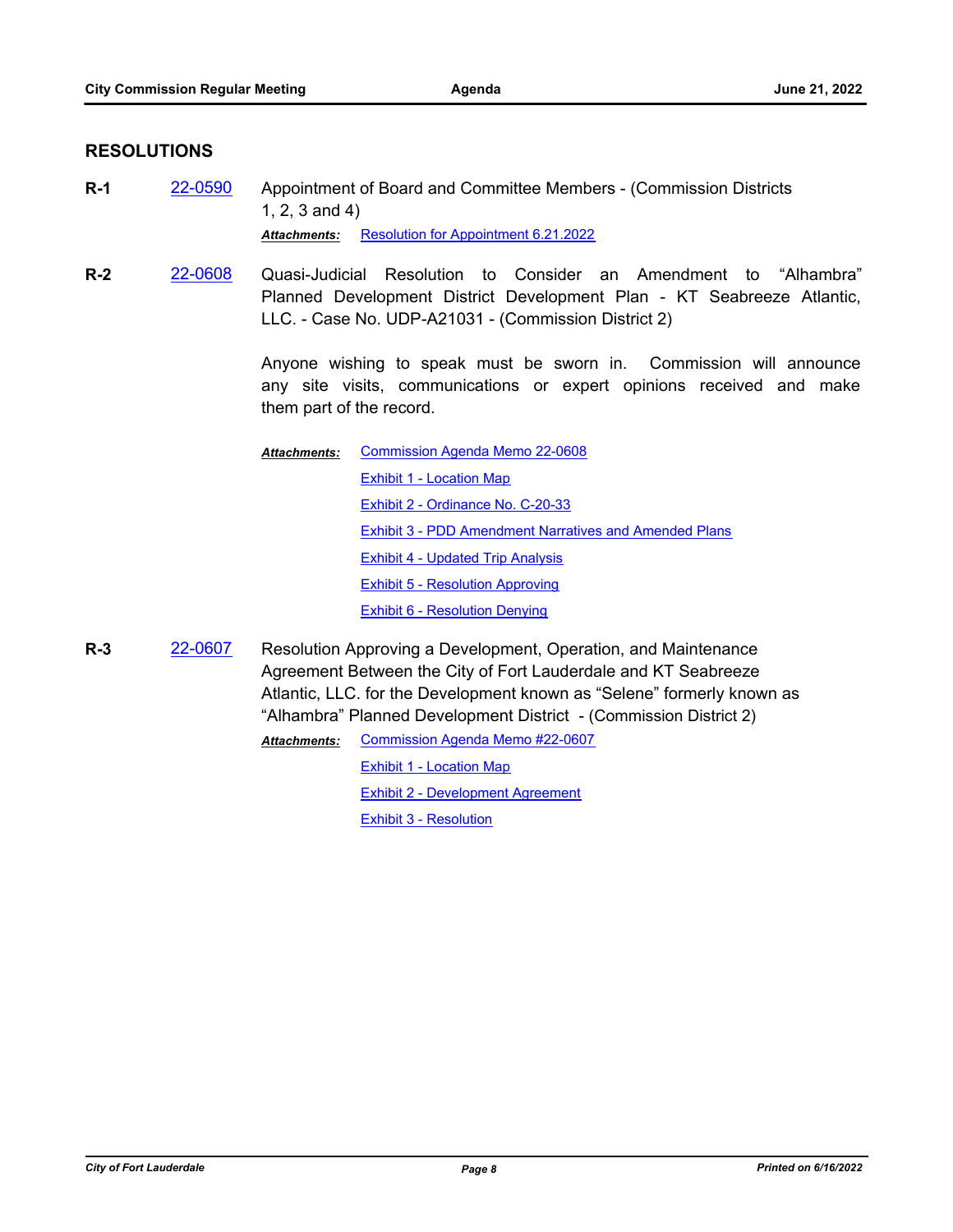**R-4** [22-0523](http://fortlauderdale.legistar.com/gateway.aspx?m=l&id=/matter.aspx?key=16643) Quasi-Judicial De Novo Hearing - Consideration of a Resolution for Site Plan Level III Application - Waterway Use - Modification of Required Yards - Seven-Unit Multi-Family Residential Development - Lumiere - Case No. UDP-S21050 - 500 Hendricks Isle - (Commission District 2)

> Anyone wishing to speak must be sworn in. Commission will announce any site visits, communications or expert opinions received and make them part of the record.

[Commission Agenda Memo 22-0523](http://FortLauderdale.legistar.com/gateway.aspx?M=F&ID=518c4c7e-c5b6-4a27-9413-8e64971730ee.docx) *Attachments:*

[Exhibit 1 - Location Map](http://FortLauderdale.legistar.com/gateway.aspx?M=F&ID=84903829-9d44-426d-b9f5-3aaec15fd6d4.pdf)

[Exhibit 2 - DRC Comments, December 14, 2021](http://FortLauderdale.legistar.com/gateway.aspx?M=F&ID=b5ebcaa8-d758-4e6b-b488-8ecacf327d96.pdf)

[Exhibit 3 – April 20, 2022, PZB Meeting Minutes](http://FortLauderdale.legistar.com/gateway.aspx?M=F&ID=c43597d8-5f17-4f2d-b150-888837c0f253.pdf)

[Exhibit 4 – April 20, 2022, PZB Staff Report](http://FortLauderdale.legistar.com/gateway.aspx?M=F&ID=430dc470-02fd-45ba-b9d2-60c53101298b.pdf)

[Exhibit 5 - Signed PZB Resolution No. 22-05](http://FortLauderdale.legistar.com/gateway.aspx?M=F&ID=fbd6320d-b70a-448e-befd-56d0657c0064.pdf)

[Exhibit 6 - Application, Project Narratives, and Plans](http://FortLauderdale.legistar.com/gateway.aspx?M=F&ID=2ae97db7-18c2-4d2e-9897-d46d54d1373c.pdf)

[Exhibit 7 - Water and Sewer Capacity Letter](http://FortLauderdale.legistar.com/gateway.aspx?M=F&ID=f71375b8-bfb2-428e-9532-05fa13d7a3fd.pdf)

[Exhibit 8 – Public Participation Meeting Summary and Affidavit](http://FortLauderdale.legistar.com/gateway.aspx?M=F&ID=007838ac-4f59-46bd-8f85-fcd79edba6ac.pdf)

[Exhibit 9 – Public Letters of Support and Opposition](http://FortLauderdale.legistar.com/gateway.aspx?M=F&ID=a68d6050-f581-4690-b17e-cc9571f7d28c.pdf)

[Exhibit 10 - Resolution Approving](http://FortLauderdale.legistar.com/gateway.aspx?M=F&ID=84a27493-26e3-42f0-8f8c-503e8cd507ec.pdf)

[Exhibit 11 - Resolution Denying](http://FortLauderdale.legistar.com/gateway.aspx?M=F&ID=b1e717dc-572d-4e34-a63f-65344924619f.pdf)

# **PUBLIC HEARINGS**

**PH-1** [22-0518](http://fortlauderdale.legistar.com/gateway.aspx?m=l&id=/matter.aspx?key=16638) Public Hearing Approving the Fiscal Year 2022-2023 Housing and Community Development Annual Action Plan - (Commission Districts 1, 2, 3 and 4) [Commission Agenda Memo 22-0518](http://FortLauderdale.legistar.com/gateway.aspx?M=F&ID=29f39f55-721f-4bb6-98ed-36f50e776863.docx) [Exhibit 1 - Proposed 2022-2023 Annual Action Plan](http://FortLauderdale.legistar.com/gateway.aspx?M=F&ID=ed23afdc-15bb-4f5e-be8e-77b41bce9bc5.pdf) [Exhibit 2 - Public Hearing Notice](http://FortLauderdale.legistar.com/gateway.aspx?M=F&ID=ddee16fd-ac21-44c0-b3c4-e0c1a496131b.pdf) *Attachments:* **PH-2** [22-0566](http://fortlauderdale.legistar.com/gateway.aspx?m=l&id=/matter.aspx?key=16686) Public Hearing Amending the Housing and Community Development and 2019-2020 Amended Annual Action Plan for Community Development Block Grant Coronavirus Aid Relief and Economic Security Act (CDBG-CV) - (Commission Districts 1, 2, 3 and 4)

> [Commission Agenda Memo #22-0566](http://FortLauderdale.legistar.com/gateway.aspx?M=F&ID=e3e27bbd-2f13-45ab-a096-2240770e9977.docx) *Attachments:* [Exhibit 1 - CAM 20-0406](http://FortLauderdale.legistar.com/gateway.aspx?M=F&ID=4cbedb13-7104-42ef-bd5a-ddcc84bc8631.pdf)

> > [Exhibit 2 - Public Notice for Comment Period](http://FortLauderdale.legistar.com/gateway.aspx?M=F&ID=a379db5f-5aaa-4f44-99d8-81672b87dad9.pdf)